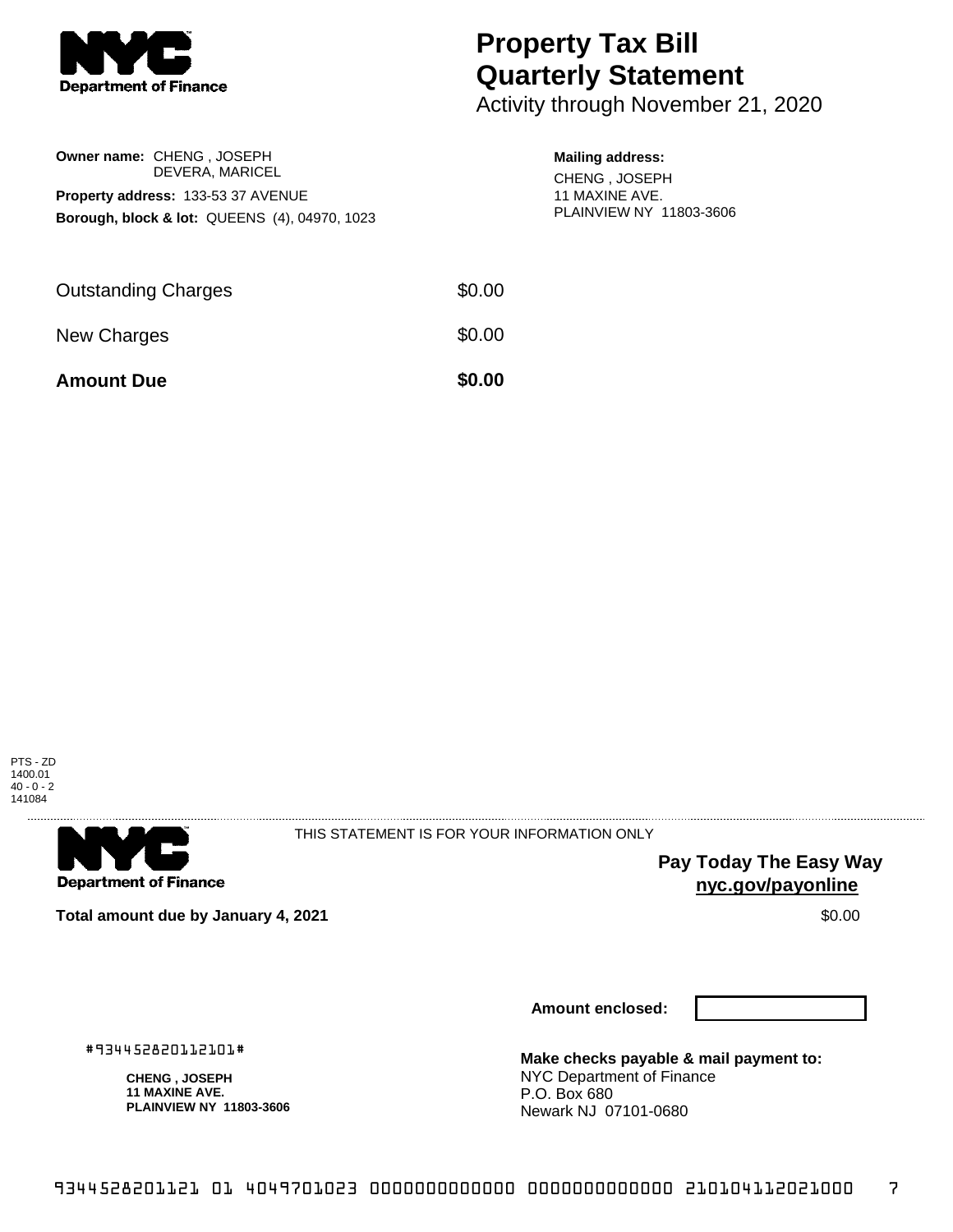

| <b>Previous Charges</b>                                             |                      | Amount<br>\$0.00 |                                |
|---------------------------------------------------------------------|----------------------|------------------|--------------------------------|
| Total previous charges including interest and payments              |                      |                  |                                |
| <b>Current Charges</b>                                              | <b>Activity Date</b> | <b>Due Date</b>  | Amount                         |
| Finance-Property Tax<br><b>Adopted Tax Rate</b><br>Payment Adjusted | 01/01/2021           | 01/01/2021       | \$0.00<br>$$-25.56$<br>\$25.56 |
| <b>Total current charges</b>                                        |                      |                  | \$0.00                         |
| <b>Tax Year Charges Remaining</b>                                   | <b>Activity Date</b> | Due Date         | <b>Amount</b>                  |
| Finance-Property Tax<br>Adopted Tax Rate                            |                      | 04/01/2021       | \$0.00<br>$$-25.56$            |
| <b>Early Payment Discount</b><br>Payment Adjusted                   | 01/01/2021           | 04/01/2021       | \$0.25<br>\$25.31              |
| Total tax year charges remaining                                    |                      |                  | \$0.00                         |
| <b>Overpayments/Credits</b>                                         | <b>Activity Date</b> | <b>Due Date</b>  | Amount                         |
| <b>Credit Balance</b>                                               |                      | 07/01/2020       | $$-50.87$                      |
| Total overpayments/credits remaining on account                     |                      |                  | \$50.87                        |

You must apply for a refund or a transfer of credits resulting from overpayments within six years of the date of **the overpayment or credit. Please note that overpayments and credits are automatically applied to unpaid taxes.**

## **Home banking payment instructions:**

- 1. **Log** into your bank or online bill pay website.
- 2. **Add** the new payee: NYC DOF Property Tax. Enter your account number, which is your boro, block and lot, as it appears here: 4-04970-1023 . You may also need to enter the address for the Department of Finance. The address is P.O. Box 680, Newark NJ 07101-0680.
- 3. **Schedule** your online payment using your checking or savings account.

## **Did Your Mailing Address Change?** If so, please visit us at **nyc.gov/changemailingaddress** or call **311.**

When you provide a check as payment, you authorize us either to use information from your check to make a one-time electronic fund transfer from your account or to process the payment as a check transaction.